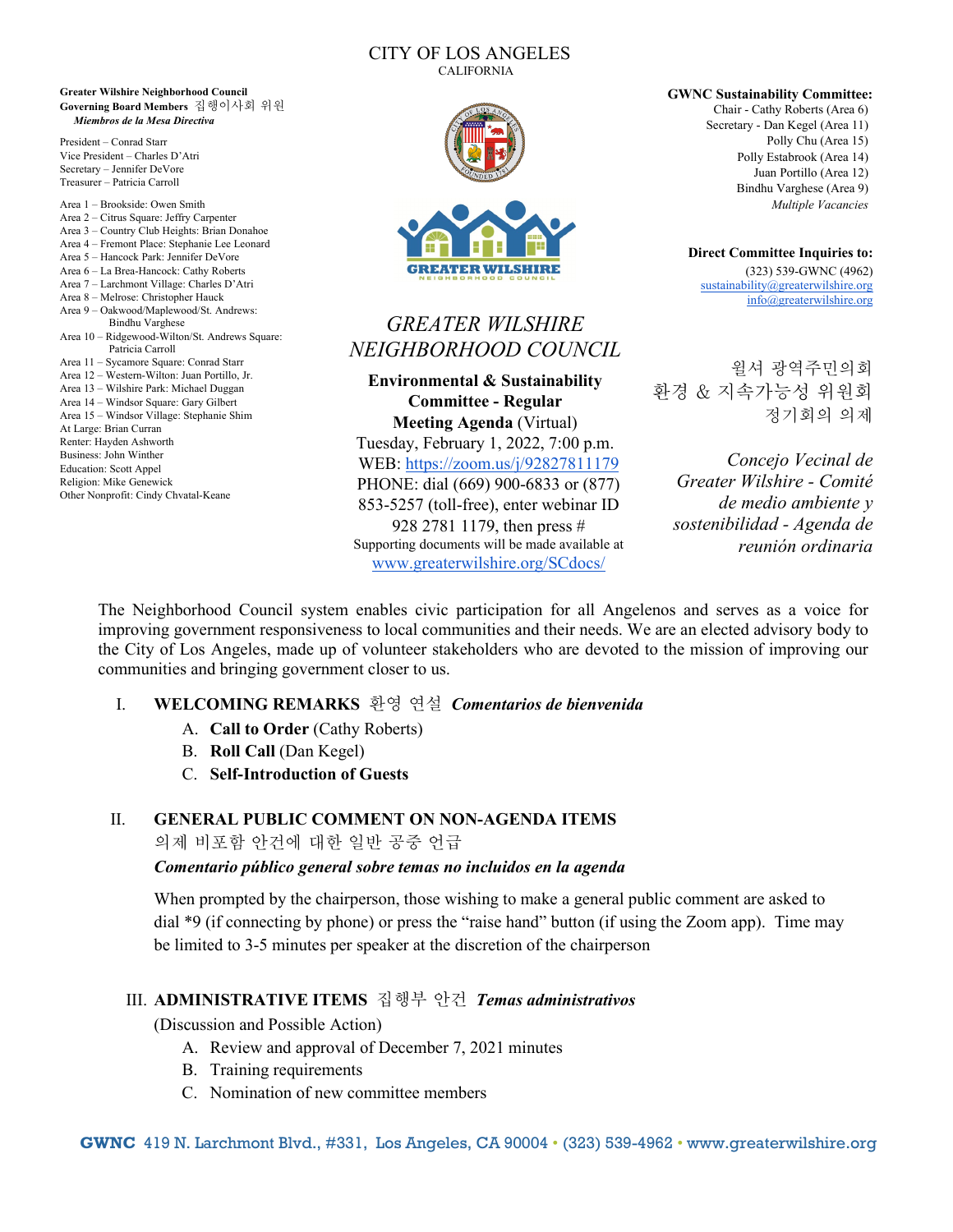i. **Potential Motion:** That the Greater Wilshire Neighborhood Council Environmental & Sustainability Committee recommend that the GWNC Board appoint stakeholders \_\_\_\_\_\_\_\_\_\_\_\_\_\_; and appoint GWNC Board Directors and Alternates to be Members of the GWNC Environmental  $&$  Sustainability Committee.

IV. **OLD BUSINESS** 기존 사업*Asuntos antiguos* (Discussion, Planning and Possible Action)

- A. Committee member reports on ideas for an event/webinar to support Earth Day. Discuss the merits of each item and propose a motion.
- B. "GWNC Challenge" sustainability outreach project One (1) minute video series "I love my… because..." Topics to include the following among others: induction stove; native plants; shade trees; butterfly garden; bee hives; compost bin; electric lawn mower; drip irrigation system; no turf yard; grey water system; energy efficient windows; whole house fan; etc…

### V. **NEW BUSINESS** 신규 사업*Asuntos nuevos* (Discussion and Possible Action)

A. Discuss possible rebates for items that reduce impacts on climate change and the environment in general. (Resources include [marketplace.ladwp.com](http://marketplace.ladwp.com/) an[d](http://switchison.org/) [switchison.org\)](http://switchison.org/)

# VI. **COMMITTEE MEMBER REPORTS**

- 위원회 위원 보고*Informes del miembro del comité* 
	- A. Report on most recent NC Sustainability Alliance meeting
	- B. Report on DWP

### VII. **COMMITTEE MEMBER COMMENTS/ANNOUNCEMENTS**

### 위원회 위원 언급/발표*Comentarios/anuncios de un miembro del comité*

A. Next Committee meeting date: Tuesday, April 5, 2022, 7:00 p.m., Zoom ID #928 2781 1179. *Note: regular meetings are now held on even-numbered months*.

### VIII. **REQUESTS FOR POSSIBLE FUTURE AGENDA ITEMS**

추후 가능 의제에 대한 요청*Solicitudes de posibles temas de la agenda futura*

# IX. **ADJOURNMENT** 조정*Postergación*

**VIRTUAL MEETING TELECONFERENCING NUMBER FOR PUBLIC PARTICIPATION** – In conformity with the September 16, 2021 enactment of California Assembly Bill 361 and due to concerns over COVID-19, this Greater Wilshire Neighborhood Council meeting will be conducted entirely telephonically/online. Every person wishing to address the Board/Committee should dial (669) 900-6833 or (877) 853-5257 and enter 928 2781 1179, then press # to join the meeting. Public comment cannot be required to be submitted in advance of the meeting, only real-time public comment is required. If there are any broadcasting interruptions that prevent the public from observing or hearing the meeting, the meeting must be recessed or adjourned. If members of the public are unable to provide public comment or be heard due to issues within the Neighborhood Council's control, the meeting must be recessed or adjourned.

공공 참여를 위한 가상회의 전화번호 – 2021 년 9 월 16 일 캘리포니아 총회 법안 제정 361 에 부합합니다 승인과 COVID-19 문제로 인하여 이번 윌셔 광역주민의회(GWNC) 회의 전체는 전화회의/온라인으로 개최합니다. 이사회/위원회에 참여하고자 하는 사람은 각자 (669) 900-6833 또는 (877) 853-5257 (무료전화)에 전화하여 928 2781 1179를 입력하고 #을 누르면 회의 참석이 됩니다.` 공개 논평은 회의 전에 제출할 필요가 없으며 실시간 공개 논평만 필요합니다. 공중이 회의를 참관하거나 청취할 수 없는 방송 중단이 있는 경우 회의를 휴회 또는 폐회해야 합니다. 대중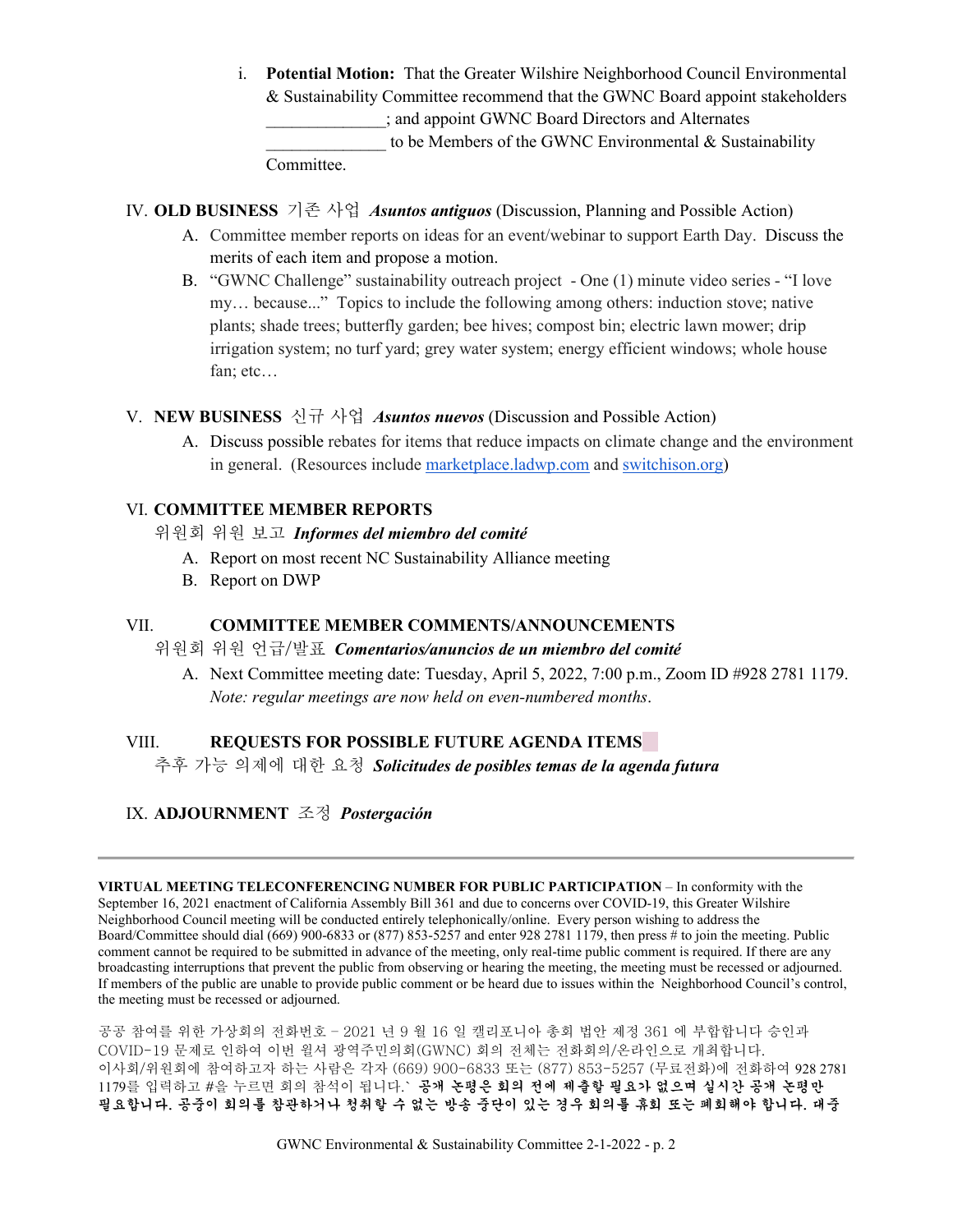구성원이 이웃 의회가 통제할 수 있는 문제로 인해 대중의 의견을 제시하거나 의견을 들을 수 없는 경우 회의를 휴회하거나 연기해야 합니다.

*NÚMERO DE LA REUNIÓN VIRTUAL POR TELECONFERENCIA PARA PARTICIPACIÓN DEL PÚBLICO* – *De conformidad con la promulgación del 16 de septiembre de 2021 del Proyecto de Ley 361 de la Asamblea de California y debido a la preocupación por la COVID-19, la reunión de este Concejo Vecinal de Greater Wilshire (Greater Wilshire Neighborhood Council, GWNC por sus siglas en inglés) se realizará totalmente por teléfono/en línea. Cada persona que desee dirigirse a la Mesa/Comité debe marcar el (669) 900-6833 o (877) 853-5257 (línea gratuita) e ingresar* 928 2781 1179*, después presionar # para unirse a la reunión. No se puede solicitar que los comentarios públicos se envíen antes de la reunión, solo se requieren comentarios públicos en tiempo real. Si hay alguna interrupción en la transmisión que impida que el público observe o escuche la reunión, la reunión debe interrumpirse o levantarse. Si los miembros del público no pueden brindar comentarios públicos o ser escuchados debido a problemas dentro del control del Consejo Vecinal, la reunión debe interrumpirse o levantarse.*

**TRANSLATION SERVICE** – If you need translation service, please contact the GWNC Secretary at (323) 539-4962 or [info@greaterwilshire.org](mailto:info@greaterwilshire.org) at least 72 hours before the event.

번역 서비스 - 번역 서비스를 요청하려면 행사 개최 72시간 이전까지 주민의회에 알려주시기 바랍니다. 이사회 사무국 연락어 (323) 539-4962 또는 [info@greaterwilshire.org](mailto:info@greaterwilshire.org) 에 접촉하시기 바랍니다.

**SERVICIOS DE TRADUCCIÓN** – [Si requiere servicios de traducción, favor de avisar al concejo vecinal 72 horas](http://www.greaterwilshire.org/)  [antes del evento. Por favor contacte al secretario de la mesa, al \(323\) 539-4962 o](http://www.greaterwilshire.org/) [info@greaterwilshire.org](mailto:info@greaterwilshire.org)[.](http://www.greaterwilshire.org/)

**PUBLIC INPUT AT NEIGHBORHOOD COUNCIL MEETINGS – The public is requested to dial \*9 (if connecting** by phone) or press the "raise hand" button (if using the Zoom app), when prompted by the chairperson, to address the Board on any agenda item before the Board takes an action on an item. Comments from the public on agenda items will be heard only when the respective item is being considered. Comments from the public on other matters not appearing on the agenda that are within the Board's jurisdiction will be heard during the General Public Comment period. Please note that under the Brown Act, the Board is prevented from acting on a matter that you bring to its attention during the General Public Comment period; however, the issue raised by a member of the public may become the subject of a future Board meeting. Public comment is limited to two minutes per speaker, unless adjusted by the chairperson.

주민의회 회의의 공공 입력 – 이사회/위원회가 어떤 안건이라도 조치를 취하기 전에, 해당 이사회/위원회에서 이를 다루고자 한다면, 공공 참여자들은 회장의 제안에 의해서 \*9를 누르거나(전화 참여 경우) "손들기" 버튼(줌 앱 사용 경우)을 이용하시기 바랍니다. 의제에 대한 공중의 언급은 개별 안건이 심의될 경우에만 청취합니다. 이사회/위원회 행정 구역에 해당하지만 의제에 등재되지 않은 사안에 대한 공중 의견 진술은 일반 공중 언급 순서에서 청취할 것입니다. 브라운 법에 의거, 일반 공중 언급 기간 동안 제기되는 사안에 대해서는 이사회/위원회가 조치를 취할 수 없도록 되어 있다는 점을 참고하시기 바랍니다; 그러나 공공 위원이 제기한 사안은 이후 회의에서 주제가 될 수 있습니다. 의장에 의해서 혹은 이사회/의원회의 투표로 조정되지 않는 한, 공중 언급은 발언자 당 2분 이내의 시간 만 허용됩니다.

*OPINIONES DEL PÚBLICO EN LAS REUNIONES DEL CONCEJO VECINAL – Se pide al público que marque \*9 (si se conecta por teléfono) o presione el botón de levantar la mano "raise hand" (si usa la aplicación Zoom), cuando lo indique el presidente para dirigirse a la Mesa/Comité sobre cualquier tema en la agenda antes de que la Mesa/Comité decida cualquier acción sobre ese tema. Se escucharán los comentarios del público sobre los temas de la agenda únicamente cuando se esté considerando el tema respectivo. Los comentarios del público sobre otras cuestiones que no aparezcan en la agenda que estén dentro de la jurisdicción de la Mesa/Comité se escucharán durante el periodo de Comentario público general. Por favor tenga en cuenta que en virtud de la Ley Brown, la Mesa/Comité no puede actuar en una cuestión que se lleve a su atención durante el periodo de Comentario público general; sin embargo, la cuestión presentada por un miembro del público podría transformarse en el asunto de una futura reunión. El comentario público se limita a dos minutos por orador, a menos que el presidente o una votación de la Mesa/Comité decidan otra cosa.*

**PUBLIC POSTING OF AGENDAS** 의제의 공공 게시*DIVULGACIÓN PÚBLICA DE AGENDAS*  GWNC agendas are posted for public review in the following locations:

GWNC 의제는 공적으로 검토할 수 있도록 다음 장소에 게시합니다:

*Las agendas de GWNC se colocan para revisión pública en los siguientes lugares:*

● **Our website** 저희 웹사이트 *Nuestro sitio web* [\(http://www.greaterwilshire.org\)](http://www.greaterwilshire.org/)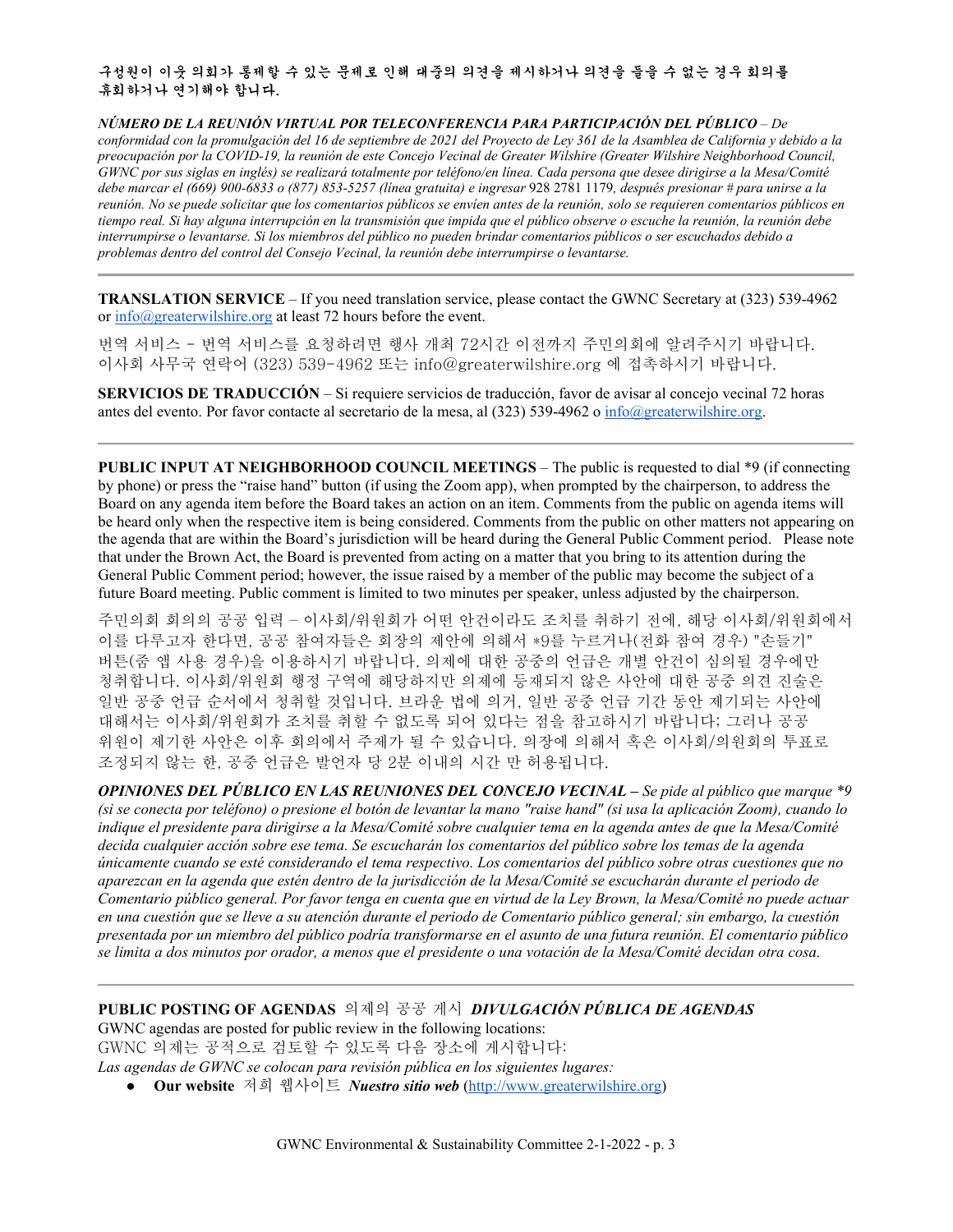- **Our Facebook page** 저희 페이스북 페이지 *Nuestra página de Facebook* [\(http://www.facebook.com/greaterwilshireneighborhoodcouncil/\)](http://www.facebook.com/greaterwilshireneighborhoodcouncil)
- **Our Twitter feed** 저희 트위터 피드 *Nuestra cuenta de Twitter* [\(http://www.twitter.com/greaterwilshire\)](http://www.twitter.com/greaterwilshire)
- [NextDoor.com](https://nextdoor.com/)
- **Display case at the Wilshire Ebell Theater** 윌셔 에벨 극장 게시판에 게시 4401 W. 8번 스트리트, 로스앤젤레스, CA 90005 *En una vitrina expositora en Wilshire Ebell Theater*, 4401 W. 8th Street, Los Angeles, CA 90005
- **Via e-mail** subscribe at [www.greaterwilshire.org](http://www.greaterwilshire.org/) 이메일 발송 구독: [www.greaterwilshire.org](http://www.greaterwilshire.org/) *Por correo electrónico - puede suscribirse en [www.greaterwilshire.org](http://www.greaterwilshire.org/)*
- **By subscribing to L.A. City's Early Notification System at** <https://www.lacity.org/subscriptions> L.A. 시티 먼저 알림 시스템에서 구독: <https://www.lacity.org/subscriptions>

*Suscribiéndose al sistema de notificación temprana de la Ciudad de L.A. en <https://www.lacity.org/subscriptions>*

**THE AMERICANS WITH DISABILITIES ACT** – As a covered entity under Title II of the Americans with Disabilities Act, the City of Los Angeles does not discriminate on the basis of disability and upon request, will provide reasonable accommodation to ensure equal access to its programs, services, and activities. Sign language interpreters assisted listening devices, or other auxiliary aids and/or services may be provided upon request. To ensure availability of services, please make your request at least 3 business days (72 hours) prior to the meeting you wish to attend by contacting the Department of Neighborhood Empowerment by email: [NCSupport@lacity.org](mailto:NCSupport@lacity.org) or phone: (213) 978-1551.

미국장애인법 – 미국장애인법 타이틀 II 해당 기관인 로스앤젤레스 시티는 장애를 근거로 차별하지 않으며, 요청이 있을 경우 프로그램, 서비스, 활동에서 평등한 참여를 보장하는 합당한 편의를 제공할 것입니다. 수어 통역사, 청취 보조 도구 또는 기타 보조 도구들과 서비스는 요구가 있을 경우 제공할 것입니다. 서비스 제공이 가능하도록 하기 위해서, 참여 의사는 적어도 회의 개최로부터 3 업무일(72시간) 이전에 다음 이메일의 주민회의 역량강화과에 연락하여 알려주시기 바랍니다: [NCSupport@lacity.org](mailto:NCSupport@lacity.org) 또는 전화연락: (213) 978- 1551.

*LEY DE ESTADOUNIDENSES CON DISCAPACIDADES – Como organismo cubierto por el Título II de la Ley de estadounidenses con discapacidades, la Ciudad de Los Ángeles no discrimina por motivos de discapacidad y, previa petición, proporcionará una adaptación razonable para asegurar el acceso equitativo a sus programas, servicios y actividades. Se proporcionarán intérpretes del lenguaje de señas, dispositivos de audición u otras ayudas o servicios auxiliares previa solicitud. Para asegurar la disponibilidad de servicios, haga su solicitud al menos 3 días hábiles (72 horas) antes de su reunión si desea asistir comunicándose con el Departamento de empoderamiento vecinal (Department of Neighborhood Empowerment) por correo electrónico: NCSupport@lacity.org o por teléfono: (213) 978- 1551.* 

**PUBLIC ACCESS OF RECORDS** – In compliance with Government Code section 54957.5, non-exempt writings that are distributed to a majority or all of the board in advance of a meeting may be viewed at our website at [http://www.greaterwilshire.org](http://www.greaterwilshire.org/) or at the scheduled meeting. In addition, if you would like a copy of any record related to an item on the agenda, please contac[t info@greaterwilshire.org](mailto:info@greaterwilshire.org) or (323) 539-4962.

기록의 공적 접근 – 정부 코드 섹션 54957.5을 준수하여, 회의 이전에 모든 이사회/위원회 구성원 다수에게 예외없이 배포되는 문서[는](http://www.greaterwilshire.org/) [http://www.greaterwilshire.org](http://www.greaterwilshire.org/)에서, 혹은 예정된 회의에서 열람할 수 있을 것입니다. 또한 의제에 있는 어떠한 안건이라도 사본이 필요하다면 info@greaterwilshire.org 또는 (323) 539-4962에 연락하세요.

*ACCESO PÚBLICO A LOS REGISTROS – En cumplimiento del artículo 54957.5 del Código de Gobierno, los documentos no exentos que se distribuyen a una mayoría o a todo la Mesa/Comité antes de una reunión pueden verse en nuestro sitio web en [http://www.greaterwilshire.org](http://www.greaterwilshire.org/) o en la reunión programada. Además, si quiere una copia de algún registro relacionado con un tema de la agenda, por favor póngase en contacto con info@greaterwilshire.org o (323) 539-4962.*